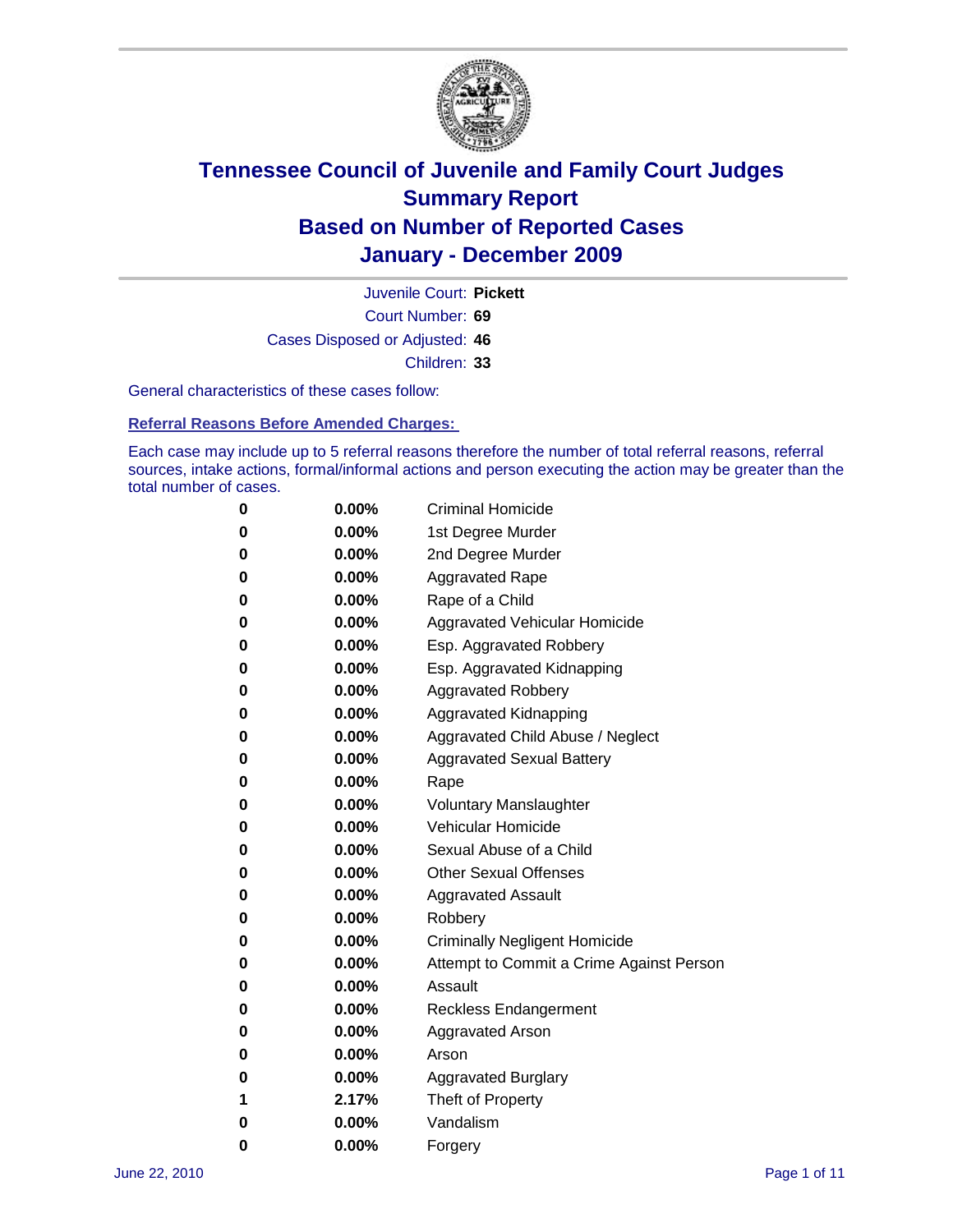

Court Number: **69** Juvenile Court: **Pickett** Cases Disposed or Adjusted: **46**

Children: **33**

#### **Referral Reasons Before Amended Charges:**

Each case may include up to 5 referral reasons therefore the number of total referral reasons, referral sources, intake actions, formal/informal actions and person executing the action may be greater than the total number of cases.

| 0 | 0.00%    | <b>Worthless Checks</b>                                     |
|---|----------|-------------------------------------------------------------|
| 0 | 0.00%    | Illegal Possession / Fraudulent Use of Credit / Debit Cards |
| 0 | 0.00%    | <b>Burglary</b>                                             |
| 0 | 0.00%    | Unauthorized Use of a Vehicle                               |
| 0 | $0.00\%$ | <b>Cruelty to Animals</b>                                   |
| 0 | $0.00\%$ | Sale of Controlled Substances                               |
| 0 | $0.00\%$ | <b>Other Drug Offenses</b>                                  |
| 1 | 2.17%    | <b>Possession of Controlled Substances</b>                  |
| 0 | 0.00%    | <b>Criminal Attempt</b>                                     |
| 0 | 0.00%    | Carrying Weapons on School Property                         |
| 0 | 0.00%    | Unlawful Carrying / Possession of a Weapon                  |
| 0 | 0.00%    | <b>Evading Arrest</b>                                       |
| 0 | 0.00%    | Escape                                                      |
| 0 | 0.00%    | Driving Under Influence (DUI)                               |
| 0 | 0.00%    | Possession / Consumption of Alcohol                         |
| 0 | 0.00%    | Resisting Stop, Frisk, Halt, Arrest or Search               |
| 0 | 0.00%    | <b>Aggravated Criminal Trespass</b>                         |
| 1 | 2.17%    | Harassment                                                  |
| 0 | 0.00%    | Failure to Appear                                           |
| 0 | 0.00%    | Filing a False Police Report                                |
| 0 | 0.00%    | Criminal Impersonation                                      |
| 0 | 0.00%    | <b>Disorderly Conduct</b>                                   |
| 0 | 0.00%    | <b>Criminal Trespass</b>                                    |
| 0 | 0.00%    | <b>Public Intoxication</b>                                  |
| 0 | 0.00%    | Gambling                                                    |
| 1 | 2.17%    | Traffic                                                     |
| 0 | $0.00\%$ | <b>Local Ordinances</b>                                     |
| 1 | 2.17%    | Violation of Wildlife Regulations                           |
| 0 | 0.00%    | Contempt of Court                                           |
| 3 | 6.52%    | Violation of Probation                                      |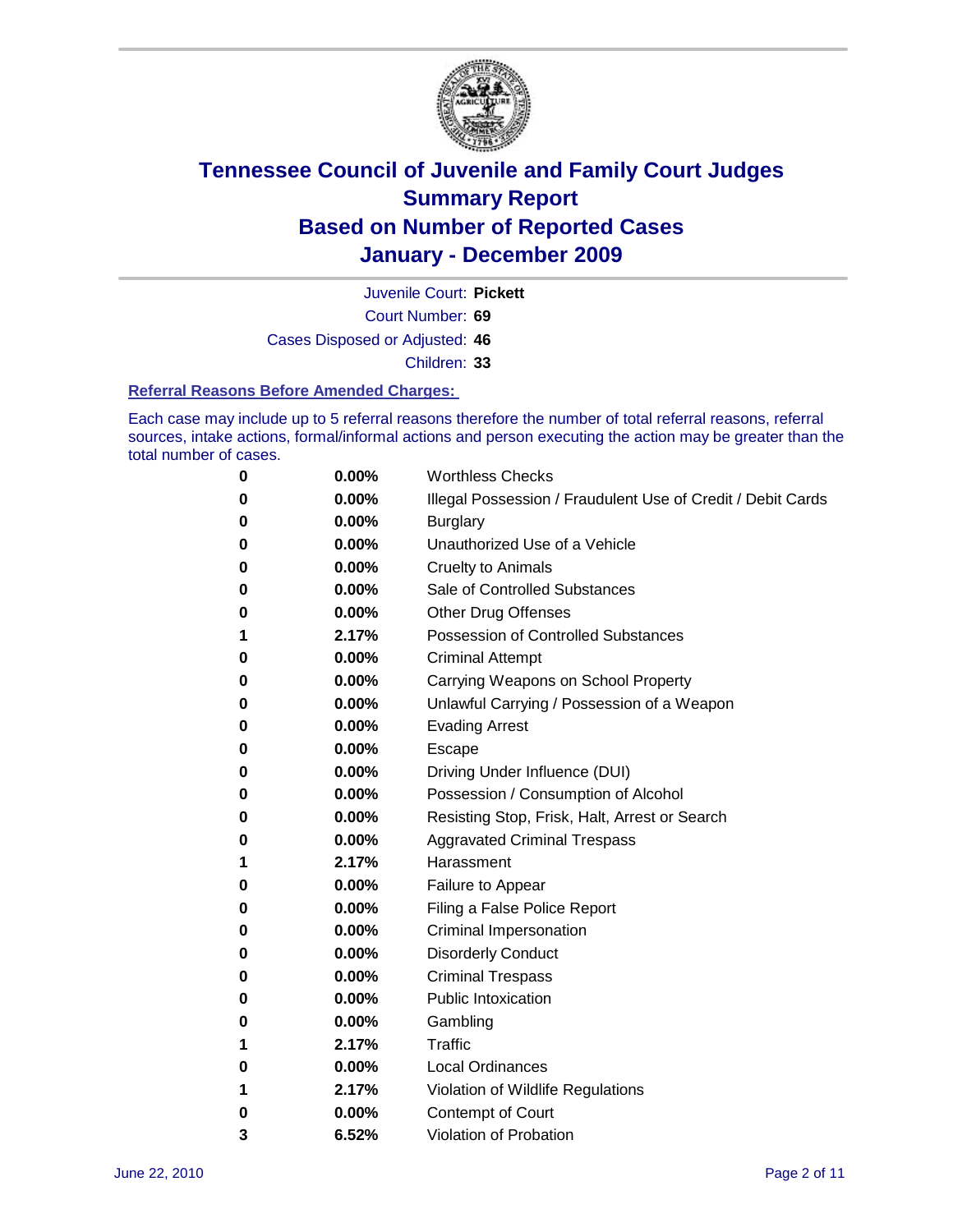

Court Number: **69** Juvenile Court: **Pickett** Cases Disposed or Adjusted: **46** Children: **33**

#### **Referral Reasons Before Amended Charges:**

Each case may include up to 5 referral reasons therefore the number of total referral reasons, referral sources, intake actions, formal/informal actions and person executing the action may be greater than the total number of cases.

| 46       | 100.00% | <b>Total Referrals</b>                 |
|----------|---------|----------------------------------------|
| 1        | 2.17%   | Other                                  |
| 0        | 0.00%   | <b>Consent to Marry</b>                |
| 0        | 0.00%   | <b>Request for Medical Treatment</b>   |
| 5        | 10.87%  | <b>Child Support</b>                   |
| 1        | 2.17%   | Paternity / Legitimation               |
| 4        | 8.70%   | Visitation                             |
| 1        | 2.17%   | Custody                                |
| 0        | 0.00%   | <b>Foster Care Review</b>              |
|          | 2.17%   | <b>Administrative Review</b>           |
| 4        | 8.70%   | <b>Judicial Review</b>                 |
| 0        | 0.00%   | Violation of Informal Adjustment       |
| 0        | 0.00%   | <b>Violation of Pretrial Diversion</b> |
| 0        | 0.00%   | Termination of Parental Rights         |
| 12       | 26.09%  | Dependency / Neglect                   |
| $\bf{0}$ | 0.00%   | <b>Physically Abused Child</b>         |
| 0        | 0.00%   | <b>Sexually Abused Child</b>           |
| 0        | 0.00%   | Violation of Curfew                    |
| 0        | 0.00%   | Violation of a Valid Court Order       |
| 5        | 10.87%  | Possession of Tobacco Products         |
| 0        | 0.00%   | Out-of-State Runaway                   |
| 0        | 0.00%   | In-State Runaway                       |
| 3        | 6.52%   | Truancy                                |
|          | 2.17%   | Unruly Behavior                        |
| 0        | 0.00%   | Violation of Aftercare                 |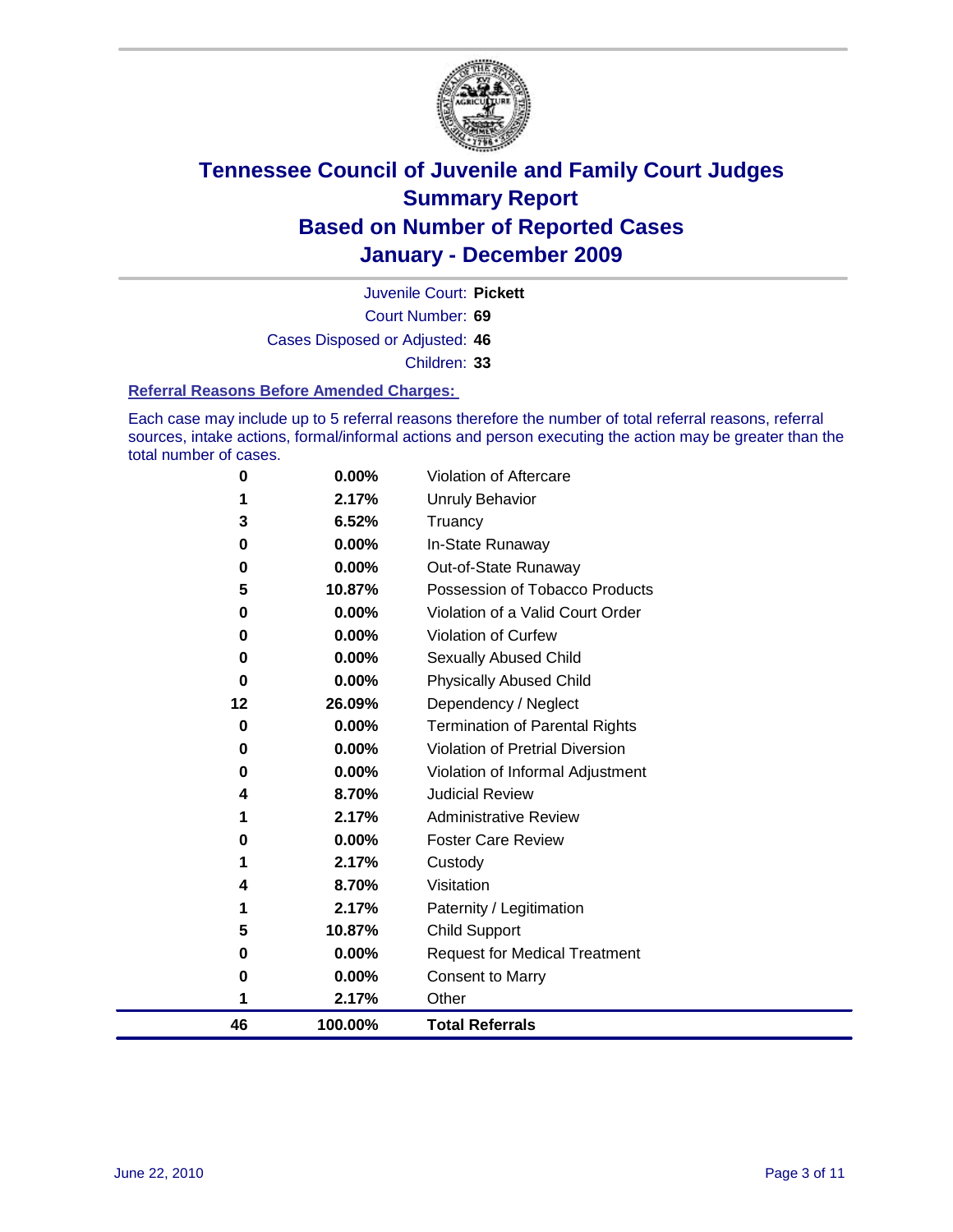

|                            |                                | Juvenile Court: Pickett           |
|----------------------------|--------------------------------|-----------------------------------|
|                            |                                | Court Number: 69                  |
|                            | Cases Disposed or Adjusted: 46 |                                   |
|                            |                                | Children: 33                      |
| <b>Referral Sources: 1</b> |                                |                                   |
| 5                          | 10.87%                         | Law Enforcement                   |
| 7                          | 15.22%                         | Parents                           |
| 0                          | 0.00%                          | <b>Relatives</b>                  |
| 0                          | 0.00%                          | Self                              |
| 7                          | 15.22%                         | School                            |
| 0                          | 0.00%                          | <b>CSA</b>                        |
| 18                         | 39.13%                         | <b>DCS</b>                        |
| 1                          | 2.17%                          | <b>Other State Department</b>     |
| 5                          | 10.87%                         | <b>District Attorney's Office</b> |
| 1                          | 2.17%                          | <b>Court Staff</b>                |
|                            | 2.17%                          | Social Agency                     |
| 0                          | 0.00%                          | <b>Other Court</b>                |
| 1                          | 2.17%                          | Victim                            |
| 0                          | 0.00%                          | Child & Parent                    |
| 0                          | 0.00%                          | Hospital                          |
| 0                          | 0.00%                          | Unknown                           |
| 0                          | 0.00%                          | Other                             |
| 46                         | 100.00%                        | <b>Total Referral Sources</b>     |

### **Age of Child at Referral: 2**

| 33       | 100.00%  | <b>Total Child Count</b> |
|----------|----------|--------------------------|
| 0        | $0.00\%$ | Unknown                  |
| $\bf{0}$ | $0.00\%$ | Ages 19 and Over         |
| 9        | 27.27%   | Ages 17 through 18       |
| 8        | 24.24%   | Ages 15 through 16       |
| 1        | 3.03%    | Ages 13 through 14       |
| 1        | 3.03%    | Ages 11 through 12       |
| 14       | 42.42%   | Ages 10 and Under        |
|          |          |                          |

<sup>1</sup> If different than number of Referral Reasons (46), verify accuracy of your court's data.

<sup>2</sup> One child could be counted in multiple categories, verify accuracy of your court's data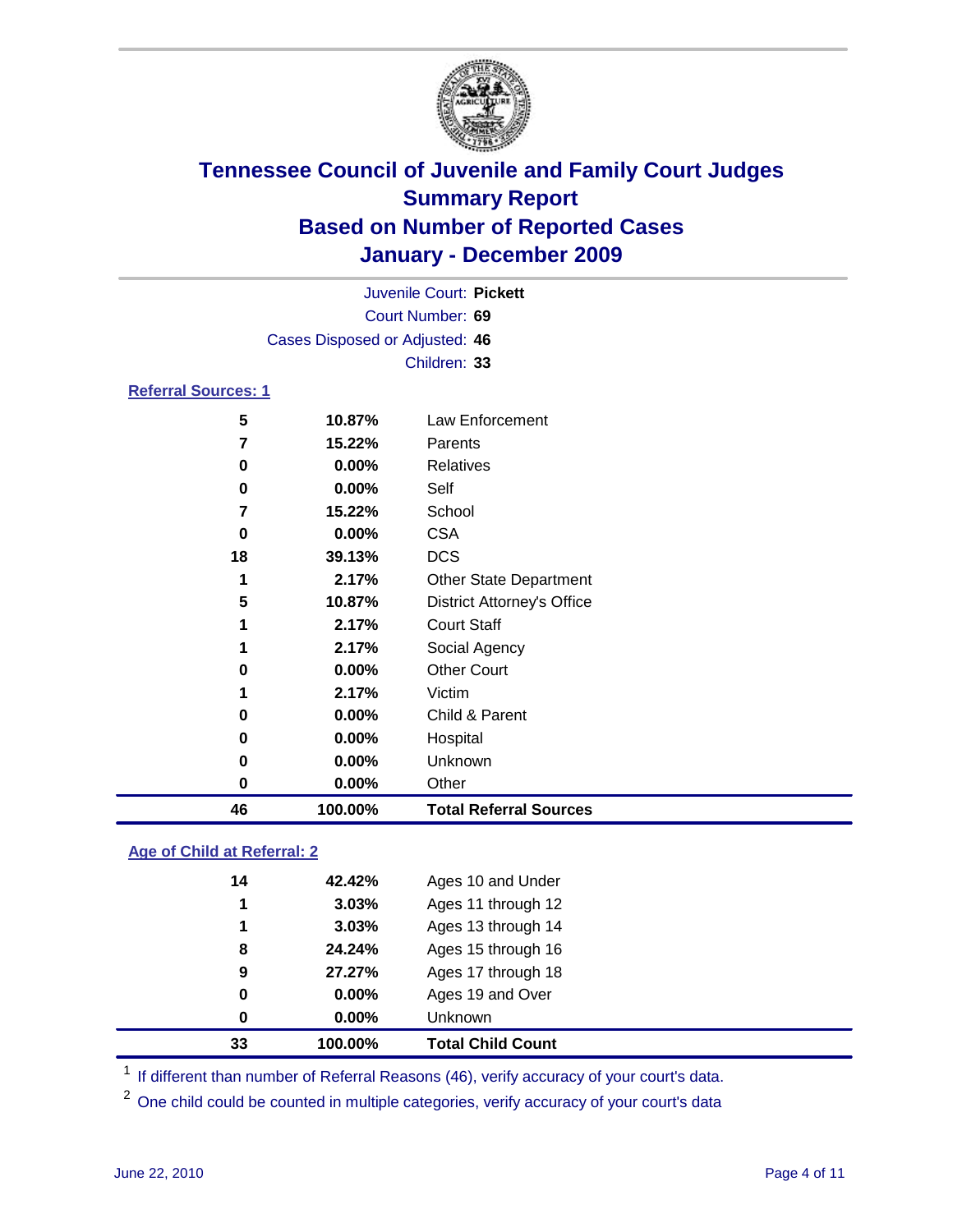

| Juvenile Court: Pickett                 |                                |                          |  |  |
|-----------------------------------------|--------------------------------|--------------------------|--|--|
| Court Number: 69                        |                                |                          |  |  |
|                                         | Cases Disposed or Adjusted: 46 |                          |  |  |
|                                         |                                | Children: 33             |  |  |
| Sex of Child: 1                         |                                |                          |  |  |
| 22                                      | 66.67%                         | Male                     |  |  |
| 11                                      | 33.33%                         | Female                   |  |  |
| $\mathbf 0$                             | 0.00%                          | Unknown                  |  |  |
| 33                                      | 100.00%                        | <b>Total Child Count</b> |  |  |
| Race of Child: 1                        |                                |                          |  |  |
| 29                                      | 87.88%                         | White                    |  |  |
| $\pmb{0}$                               | 0.00%                          | African American         |  |  |
| $\mathbf 0$                             | 0.00%                          | Native American          |  |  |
| 0                                       | 0.00%                          | Asian                    |  |  |
| 4                                       | 12.12%                         | Mixed                    |  |  |
| $\pmb{0}$                               | 0.00%                          | Unknown                  |  |  |
| 33                                      | 100.00%                        | <b>Total Child Count</b> |  |  |
| <b>Hispanic Origin: 1</b>               |                                |                          |  |  |
| 5                                       | 15.15%                         | Yes                      |  |  |
| 28                                      | 84.85%                         | No                       |  |  |
| $\mathbf 0$                             | 0.00%                          | Unknown                  |  |  |
| 33                                      | 100.00%                        | <b>Total Child Count</b> |  |  |
| <b>School Enrollment of Children: 1</b> |                                |                          |  |  |
| 19                                      | 57.58%                         | Yes                      |  |  |
| 14                                      | 42.42%                         | No                       |  |  |
| $\mathbf 0$                             | 0.00%                          | Unknown                  |  |  |
| 33                                      | 100.00%                        | <b>Total Child Count</b> |  |  |

One child could be counted in multiple categories, verify accuracy of your court's data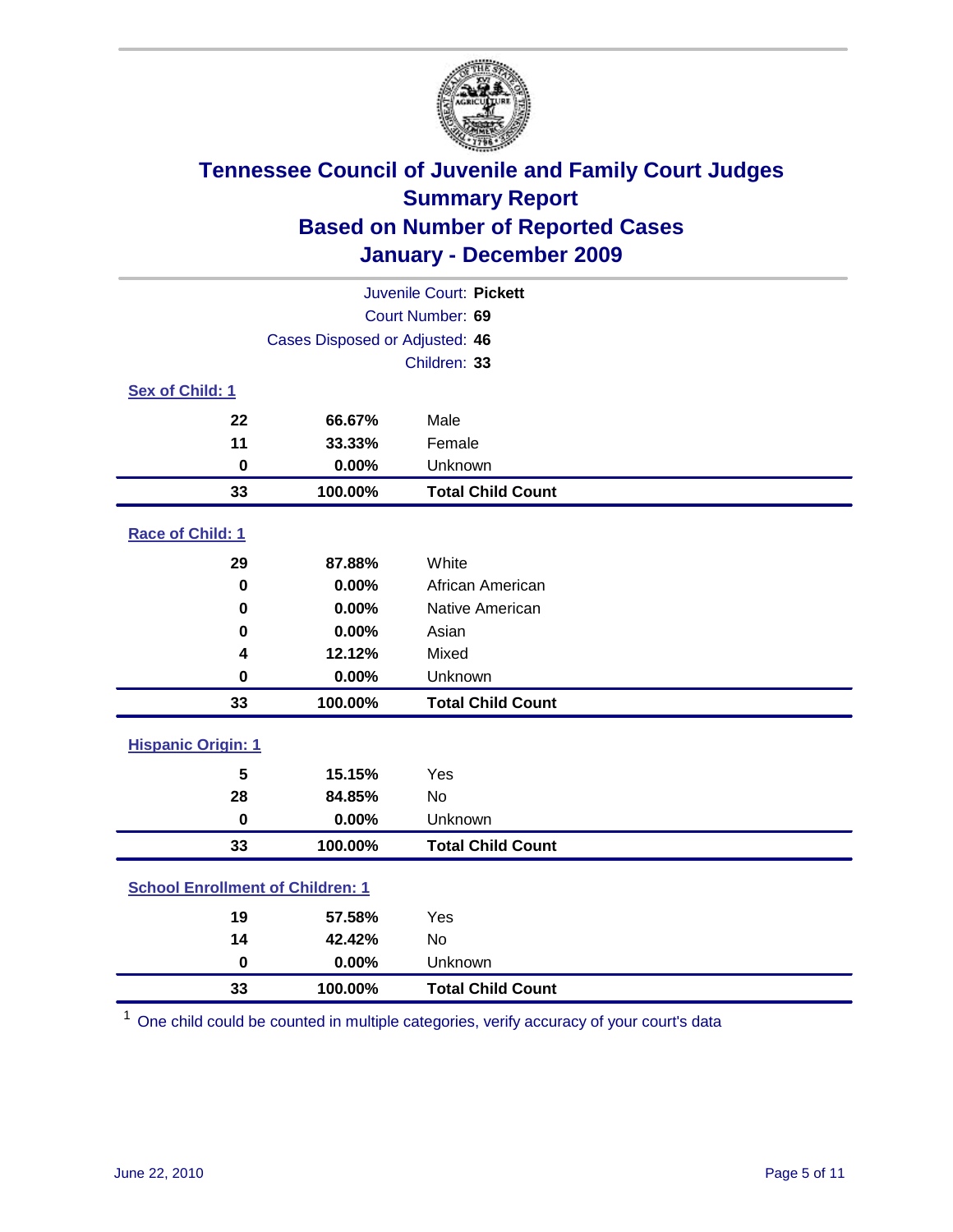

Court Number: **69** Juvenile Court: **Pickett** Cases Disposed or Adjusted: **46** Children: **33**

### **Living Arrangement of Child at Time of Referral: 1**

| 33 | 100.00%  | <b>Total Child Count</b>     |
|----|----------|------------------------------|
| 0  | 0.00%    | Other                        |
| 0  | $0.00\%$ | Unknown                      |
| 0  | $0.00\%$ | Independent                  |
| 0  | $0.00\%$ | In an Institution            |
| 0  | $0.00\%$ | In a Residential Center      |
| 0  | $0.00\%$ | In a Group Home              |
| 6  | 18.18%   | With Foster Family           |
| 1  | 3.03%    | With Adoptive Parents        |
| 4  | 12.12%   | <b>With Relatives</b>        |
| 2  | $6.06\%$ | <b>With Father</b>           |
| 11 | 33.33%   | <b>With Mother</b>           |
| 1  | 3.03%    | With Mother and Stepfather   |
| 1  | 3.03%    | With Father and Stepmother   |
| 7  | 21.21%   | With Both Biological Parents |
|    |          |                              |

### **Type of Detention: 2**

| 46 | 100.00%  | <b>Total Detention Count</b> |
|----|----------|------------------------------|
| 0  | $0.00\%$ | Other                        |
| 45 | 97.83%   | Does Not Apply               |
| 0  | $0.00\%$ | Unknown                      |
| 0  | 0.00%    | <b>Psychiatric Hospital</b>  |
| 0  | 0.00%    | Jail - No Separation         |
| 0  | $0.00\%$ | Jail - Partial Separation    |
| 0  | $0.00\%$ | Jail - Complete Separation   |
| 1  | 2.17%    | Juvenile Detention Facility  |
| 0  | $0.00\%$ | Non-Secure Placement         |
|    |          |                              |

<sup>1</sup> One child could be counted in multiple categories, verify accuracy of your court's data

<sup>2</sup> If different than number of Cases (46) verify accuracy of your court's data.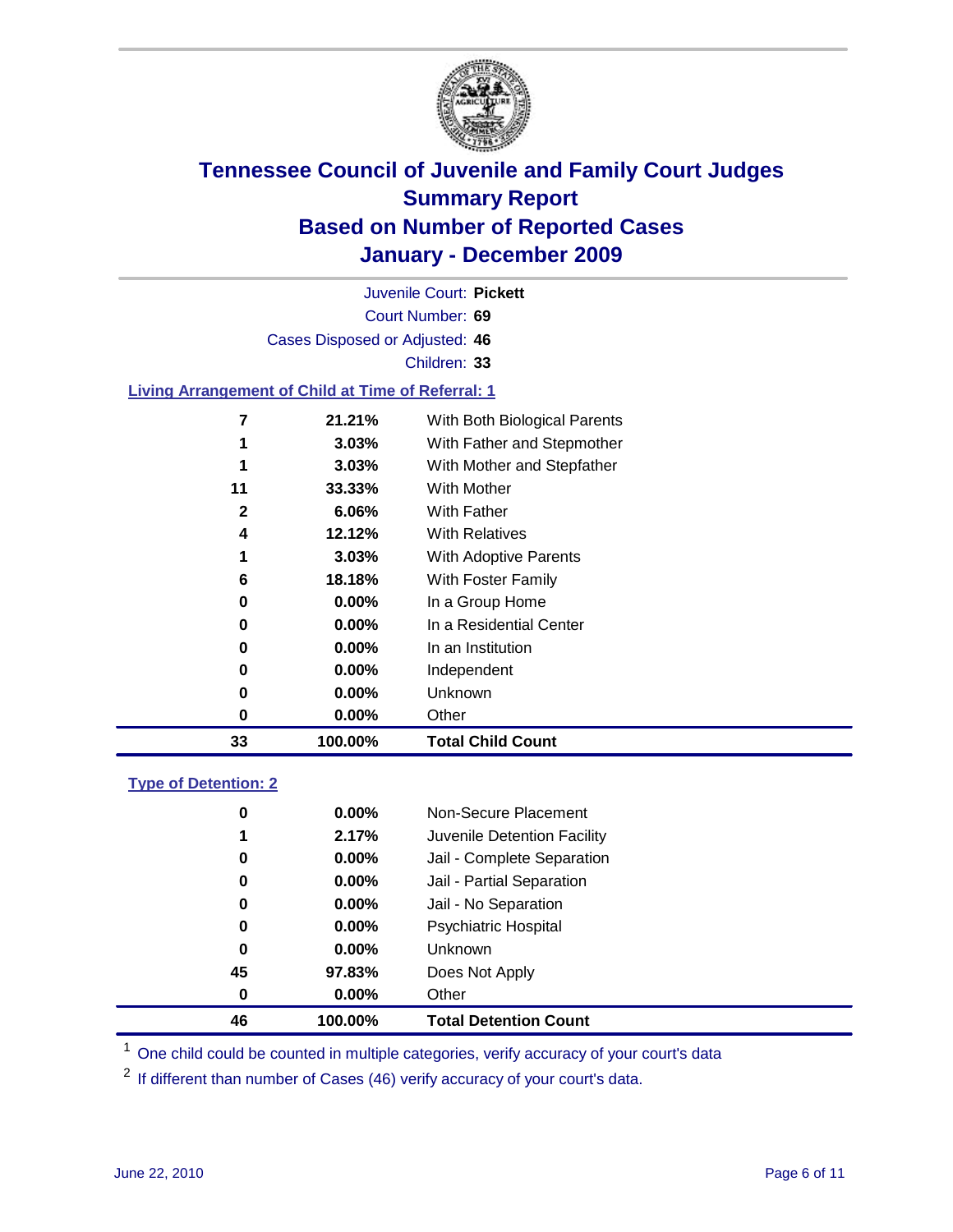

|                                                    | Juvenile Court: Pickett        |                                      |  |  |  |
|----------------------------------------------------|--------------------------------|--------------------------------------|--|--|--|
|                                                    | Court Number: 69               |                                      |  |  |  |
|                                                    | Cases Disposed or Adjusted: 46 |                                      |  |  |  |
|                                                    |                                | Children: 33                         |  |  |  |
| <b>Placement After Secure Detention Hearing: 1</b> |                                |                                      |  |  |  |
| 1                                                  | 2.17%                          | Returned to Prior Living Arrangement |  |  |  |
| 0                                                  | 0.00%                          | Juvenile Detention Facility          |  |  |  |
| 0                                                  | 0.00%                          | Jail                                 |  |  |  |
| 0                                                  | 0.00%                          | Shelter / Group Home                 |  |  |  |
| 0                                                  | 0.00%                          | <b>Foster Family Home</b>            |  |  |  |
| 0                                                  | 0.00%                          | Psychiatric Hospital                 |  |  |  |
| 0                                                  | 0.00%                          | Unknown                              |  |  |  |
| 45                                                 | 97.83%                         | Does Not Apply                       |  |  |  |
| $\bf{0}$                                           | 0.00%                          | Other                                |  |  |  |
| 46                                                 | 100.00%                        | <b>Total Placement Count</b>         |  |  |  |
| <b>Intake Actions: 2</b>                           |                                |                                      |  |  |  |
| 16                                                 | 34.78%                         | <b>Petition Filed</b>                |  |  |  |
| 24                                                 | 52.17%                         | <b>Motion Filed</b>                  |  |  |  |
| 1                                                  | 2.17%                          | <b>Citation Processed</b>            |  |  |  |
| 0                                                  | 0.00%                          | Notification of Paternity Processed  |  |  |  |
| $\mathbf 0$                                        | 0.00%                          | Scheduling of Judicial Review        |  |  |  |
| $\mathbf{2}$                                       | 4.35%                          | Scheduling of Administrative Review  |  |  |  |
| $\bf{0}$                                           | 0.00%                          | Scheduling of Foster Care Review     |  |  |  |
| 0                                                  | 0.00%                          | Unknown                              |  |  |  |
|                                                    |                                |                                      |  |  |  |
| 3                                                  | 6.52%                          | Does Not Apply                       |  |  |  |
| 0                                                  | 0.00%                          | Other                                |  |  |  |

<sup>1</sup> If different than number of Cases (46) verify accuracy of your court's data.

<sup>2</sup> If different than number of Referral Reasons (46), verify accuracy of your court's data.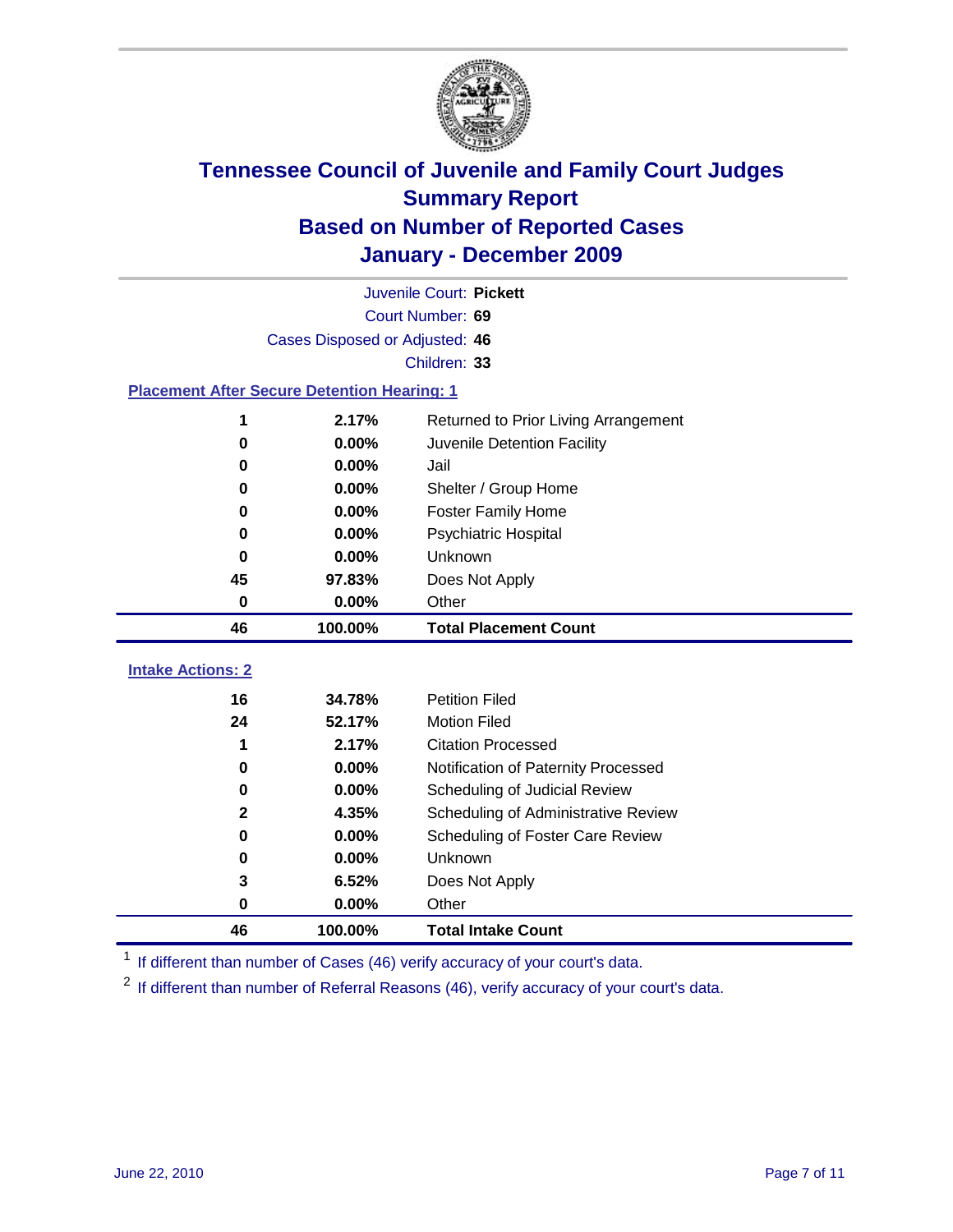

Court Number: **69** Juvenile Court: **Pickett** Cases Disposed or Adjusted: **46** Children: **33**

#### **Last Grade Completed by Child: 1**

| 12 | 36.36%  | Too Young for School         |
|----|---------|------------------------------|
| 0  | 0.00%   | Preschool                    |
| 0  | 0.00%   | Kindergarten                 |
| 0  | 0.00%   | 1st Grade                    |
| 1  | 3.03%   | 2nd Grade                    |
| 1  | 3.03%   | 3rd Grade                    |
| 0  | 0.00%   | 4th Grade                    |
| 1  | 3.03%   | 5th Grade                    |
| 0  | 0.00%   | 6th Grade                    |
| 0  | 0.00%   | 7th Grade                    |
| 4  | 12.12%  | 8th Grade                    |
| 4  | 12.12%  | 9th Grade                    |
| 5  | 15.15%  | 10th Grade                   |
| 3  | 9.09%   | 11th Grade                   |
| 1  | 3.03%   | 12th Grade                   |
| 0  | 0.00%   | Non-Graded Special Ed        |
|    | 3.03%   | <b>GED</b>                   |
| 0  | 0.00%   | Graduated                    |
| 0  | 0.00%   | <b>Never Attended School</b> |
| 0  | 0.00%   | Unknown                      |
| 0  | 0.00%   | Other                        |
| 33 | 100.00% | <b>Total Child Count</b>     |
| .  |         |                              |

### **Enrolled in Special Education: 1**

| 33 | 100.00%  | <b>Total Child Count</b> |
|----|----------|--------------------------|
| 0  | $0.00\%$ | <b>Unknown</b>           |
| 30 | 90.91%   | No.                      |
| 3  | $9.09\%$ | Yes                      |
|    |          |                          |

One child could be counted in multiple categories, verify accuracy of your court's data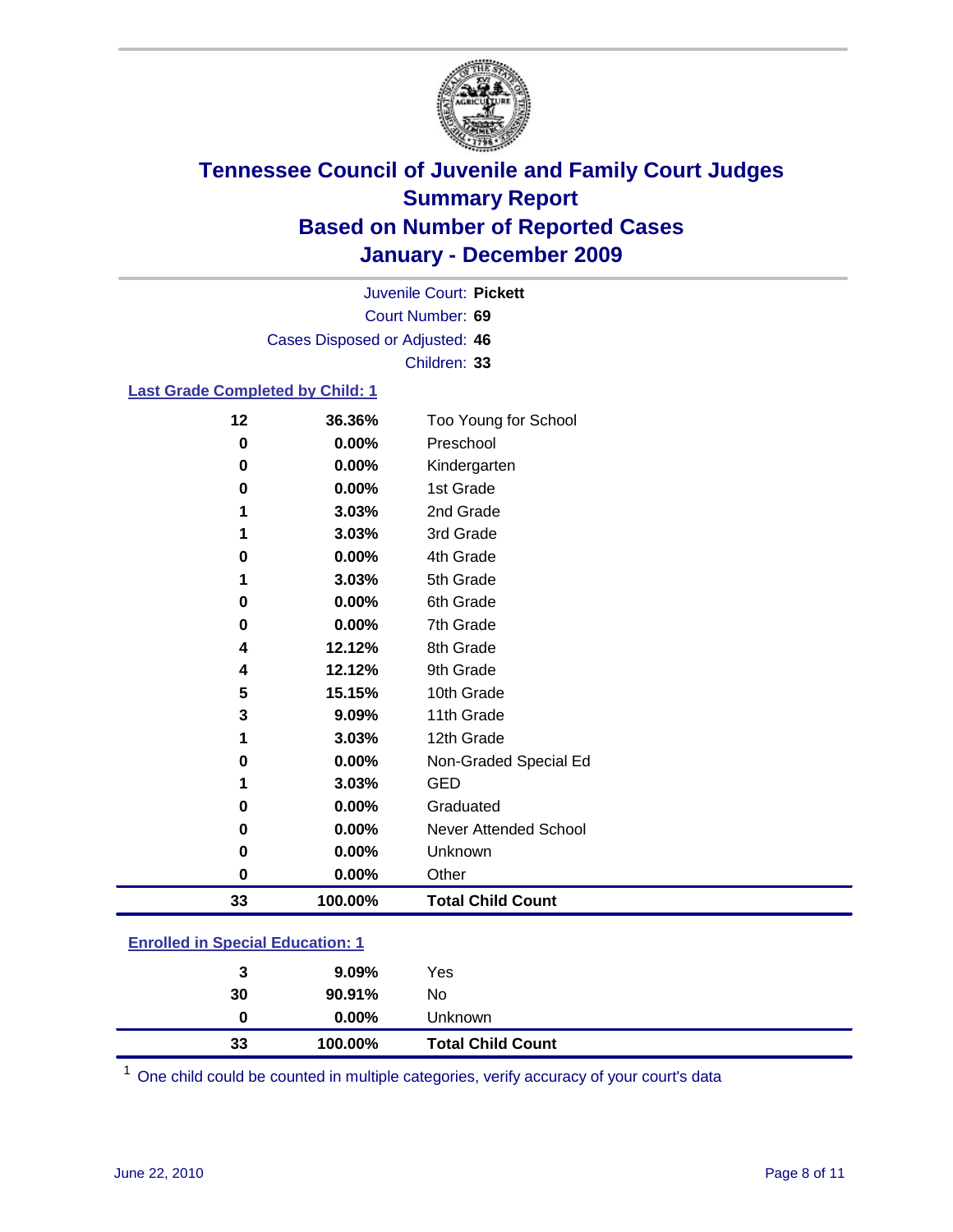

|                              | Juvenile Court: Pickett        |                           |  |  |  |
|------------------------------|--------------------------------|---------------------------|--|--|--|
|                              | Court Number: 69               |                           |  |  |  |
|                              | Cases Disposed or Adjusted: 46 |                           |  |  |  |
|                              |                                | Children: 33              |  |  |  |
| <b>Action Executed By: 1</b> |                                |                           |  |  |  |
| 44                           | 95.65%                         | Judge                     |  |  |  |
| $\mathbf{2}$                 | 4.35%                          | Referee                   |  |  |  |
| 0                            | 0.00%                          | <b>YSO</b>                |  |  |  |
| 0                            | 0.00%                          | Other                     |  |  |  |
| 0                            | 0.00%                          | Unknown                   |  |  |  |
| 46                           | 100.00%                        | <b>Total Action Count</b> |  |  |  |

### **Formal / Informal Actions: 1**

| 4  | 8.70%    | Dismissed                                        |
|----|----------|--------------------------------------------------|
| 0  | $0.00\%$ | Retired / Nolle Prosequi                         |
| 5  | 10.87%   | <b>Complaint Substantiated Delinquent</b>        |
| 9  | 19.57%   | <b>Complaint Substantiated Status Offender</b>   |
|    | 2.17%    | <b>Complaint Substantiated Dependent/Neglect</b> |
| 0  | $0.00\%$ | <b>Complaint Substantiated Abused</b>            |
| 0  | $0.00\%$ | <b>Complaint Substantiated Mentally III</b>      |
| 0  | $0.00\%$ | Informal Adjustment                              |
| 0  | $0.00\%$ | <b>Pretrial Diversion</b>                        |
| 0  | $0.00\%$ | <b>Transfer to Adult Court Hearing</b>           |
| 0  | $0.00\%$ | Charges Cleared by Transfer to Adult Court       |
| 23 | 50.00%   | Special Proceeding                               |
| 4  | 8.70%    | <b>Review Concluded</b>                          |
| 0  | $0.00\%$ | Case Held Open                                   |
| 0  | $0.00\%$ | Other                                            |
| 0  | $0.00\%$ | <b>Unknown</b>                                   |
| 46 | 100.00%  | <b>Total Action Count</b>                        |

<sup>1</sup> If different than number of Referral Reasons (46), verify accuracy of your court's data.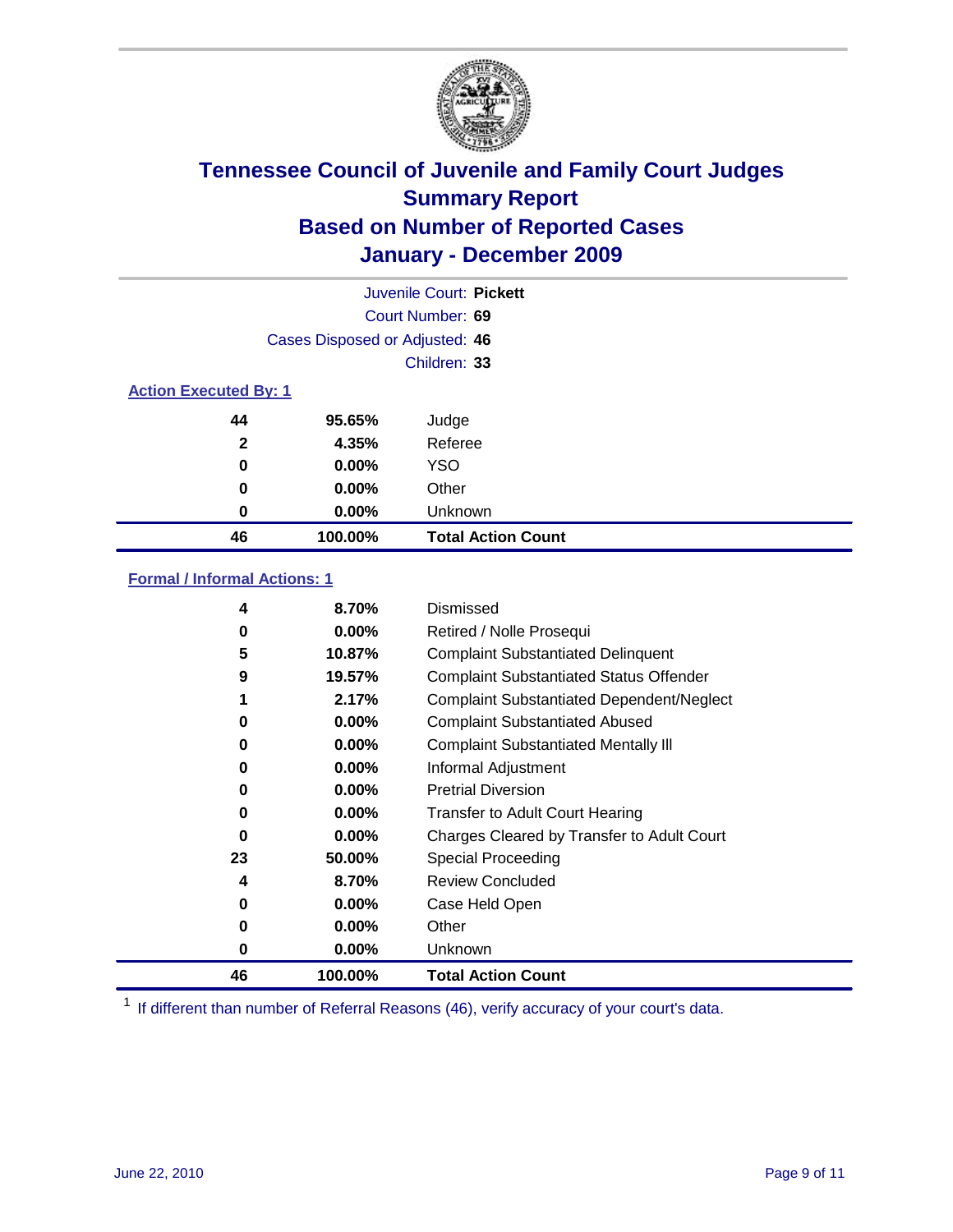

|                       |                                | Juvenile Court: Pickett                               |
|-----------------------|--------------------------------|-------------------------------------------------------|
|                       |                                | Court Number: 69                                      |
|                       | Cases Disposed or Adjusted: 46 |                                                       |
|                       |                                | Children: 33                                          |
| <b>Case Outcomes:</b> |                                | There can be multiple outcomes for one child or case. |
| 5                     | 9.80%                          | <b>Case Dismissed</b>                                 |
| 3                     | 5.88%                          | Case Retired or Nolle Prosequi                        |
| 0                     | 0.00%                          | Warned / Counseled                                    |
| 0                     | 0.00%                          | Held Open For Review                                  |
| 0                     | 0.00%                          | Supervision / Probation to Juvenile Court             |
| 0                     | 0.00%                          | <b>Probation to Parents</b>                           |
| 0                     | 0.00%                          | Referral to Another Entity for Supervision / Service  |
| 0                     | 0.00%                          | Referred for Mental Health Counseling                 |
| 0                     | 0.00%                          | Referred for Alcohol and Drug Counseling              |
| 0                     | 0.00%                          | <b>Referred to Alternative School</b>                 |
| 0                     | 0.00%                          | Referred to Private Child Agency                      |
| 0                     | 0.00%                          | Referred to Defensive Driving School                  |
| 0                     | 0.00%                          | Referred to Alcohol Safety School                     |
| 0                     | 0.00%                          | Referred to Juvenile Court Education-Based Program    |
| 0                     | 0.00%                          | Driver's License Held Informally                      |
| 0                     | 0.00%                          | <b>Voluntary Placement with DMHMR</b>                 |
| 0                     | 0.00%                          | <b>Private Mental Health Placement</b>                |
| 0                     | 0.00%                          | <b>Private MR Placement</b>                           |
| 0                     | 0.00%                          | Placement with City/County Agency/Facility            |
| 2                     | 3.92%                          | Placement with Relative / Other Individual            |
| 0                     | 0.00%                          | Fine                                                  |
| 5                     | 9.80%                          | <b>Public Service</b>                                 |
| 0                     | 0.00%                          | Restitution                                           |
| 0                     | 0.00%                          | <b>Runaway Returned</b>                               |
| 0                     | 0.00%                          | No Contact Order                                      |
| 0                     | 0.00%                          | Injunction Other than No Contact Order                |
| 0                     | 0.00%                          | <b>House Arrest</b>                                   |
| 0                     | $0.00\%$                       | <b>Court Defined Curfew</b>                           |
| 1                     | 1.96%                          | Dismissed from Informal Adjustment                    |
| 1                     | 1.96%                          | <b>Dismissed from Pretrial Diversion</b>              |
| 2                     | 3.92%                          | Released from Probation                               |
| 0                     | $0.00\%$                       | <b>Transferred to Adult Court</b>                     |
| 0                     | 0.00%                          | <b>DMHMR Involuntary Commitment</b>                   |